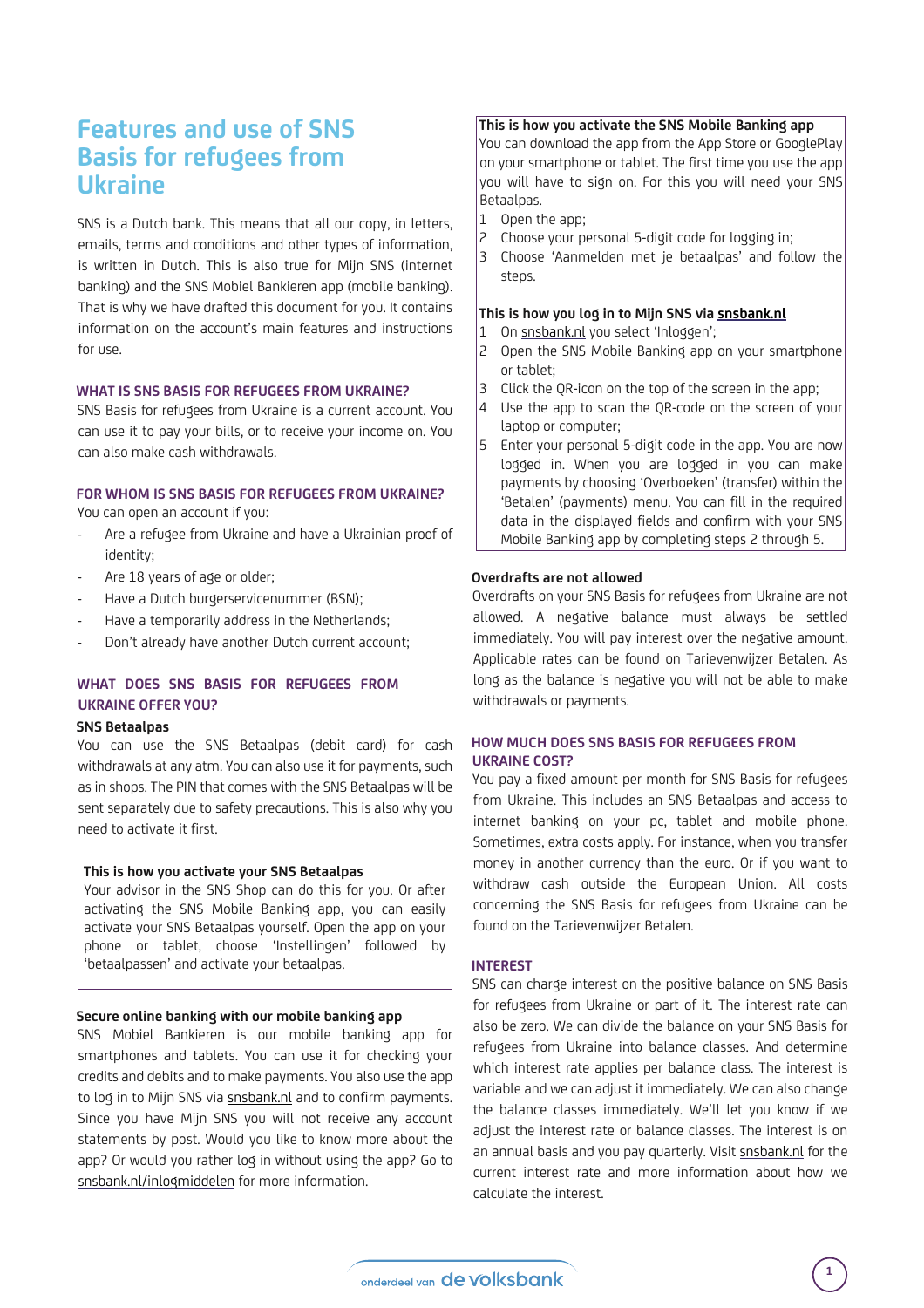## **THIS IS HOW YOU USE SNS BASIS FOR REFUGEES FROM**

## **UKRAINE**

#### **With SNS Mobiel Bankieren and Mijn SNS you can:**

<sup>½</sup>Activate your SNS Betaalpas;

- <sup>½</sup>Check the balance of your SNS Basis for refugees from Ukraine;
- <sup>½</sup>View the debits and credits over the last 24 months.
- <sup>½</sup>Transfer money;\*
- <sup>½</sup>Pay for your online purchases using iDEAL;\*
- <sup>½</sup>(Temporarily) Increase or decrease your transfer limit;
- <sup>½</sup>Activate your betaalpas for payments by PIN outside Europe; <sup>½</sup>Modify your personal details. Such as your address, mobile
- phone number and email address.

\* If there is enough money in your SNS Basis for refugees of Ukraine.

## **How long will a transfer take with Mijn SNS?**

| <b>Credit transfer</b>                                   | Deposited at the recipient's<br><b>bank</b>                                                                                                     |
|----------------------------------------------------------|-------------------------------------------------------------------------------------------------------------------------------------------------|
| In euro within the SEPA area <sup>1</sup>                | Within 1 working day or next<br>working day at the latest. If the<br>transfer is done with Instant<br>Payments, it will go faster. <sup>2</sup> |
| In other currencies within the<br>SFPA area <sup>1</sup> | Within 4 working days.                                                                                                                          |
| To the rest of the world                                 | Within 10 working days.                                                                                                                         |

<sup>1</sup> Single Euro Payments Area. These are the countries where you can pay with the euro. Read more about SEPA on snsbank.nl/sepa.

<sup>2</sup> Instant Payments is a service that transfers money quickly from one bank to another. With instant payments, the amount is on the recipient's account within seconds. Visit snsbank.nl/instantpayments to see which banks are supporting Instant Payments.

## **Safe banking with SNS**

If you follow the security rules you will reduce the risk of becoming a victim of fraud. Have you become a victim of fraud? And did someone take money from your account without your permission? In that case, the law prescribes that we refund the amount that was taken. We are not always obligated to refund the withdrawn amount. If you don't follow the security rules, you run the risk of having to pay for the full damages yourself. Read more on the security rules at snsbank.nl/veiligbankieren.

**Good to know:** we will never ask you for your security codes (PIN and passwords). Also we will never ask you to send us your debit card and will never come by to collect it.

#### **Important security rules**

- 1 Keep your security codes to yourself. They are personal. Make sure that nobody else has access to your security codes, username and password (PIN, Mijn SNS, SNS Mobiel Bankieren). Also make sure that nobody is looking over your shoulder when you enter your security codes.
- 2 Make sure that your debit card, app and Mijn SNS are not used by other people.
- 3 Make sure that the devices that you use for banking are properly secured.
- 4 Monitor your account.
- 5 Please report any incidents to us immediately, and follow our instructions. Call +31 (0)30 633 30 00 or visit a SNS Shop.

## **WHO IS LIABLE?**

#### **Our liability after you have reported fraud**

We will take immediate measures as soon as you have reported fraud. We will, for instance, block your SNS Betaalpas, Mijn SNS and SNS Mobiel Bankieren. If any amounts are taken from your account after that, we are liable. Condition is that you report fraud as soon as you notice (or could have noticed) it. Therefore, you should always check your overview of debits and credits in Mijn SNS for unauthorised withdrawals.

If we are liable, we will refund the direct damages suffered by you. That is damage through:

possible costs that we charged for a payment;

- interest that you have paid when the fraud caused a negative balance;
- amounts that were unjustly taken from your account;
- damage caused by intent or gross negligence by us.

#### **For what kind of damage are we not liable?**

- <sup>½</sup>Damage through misuse by fraud, intent or gross negligence by you. Or fraud, intent or gross negligence by your authorised representative.
- Damage caused by a disturbance of Mijn SNS or because we were forced to block Mijn SNS for security reasons. Or because we refused to process your transfer order via Mijn SNS.
- Damage caused by unusual circumstances that we could not foresee or influence.
- Damage that is the consequence of us having different legal obligations due to national or European legislation.

Indirect or consequential damages.

## **THE TERMS AND CONDITIONS FOR SNS BASIS FOR REFUGEES OF UKRAINE**

Terms and conditions apply to SNS Basis for refugees of Ukraine. This document is not a valid substitute for those terms and conditions, nor for the agreement that you sign concerning them. Therefore, no rights may be derived from this text.